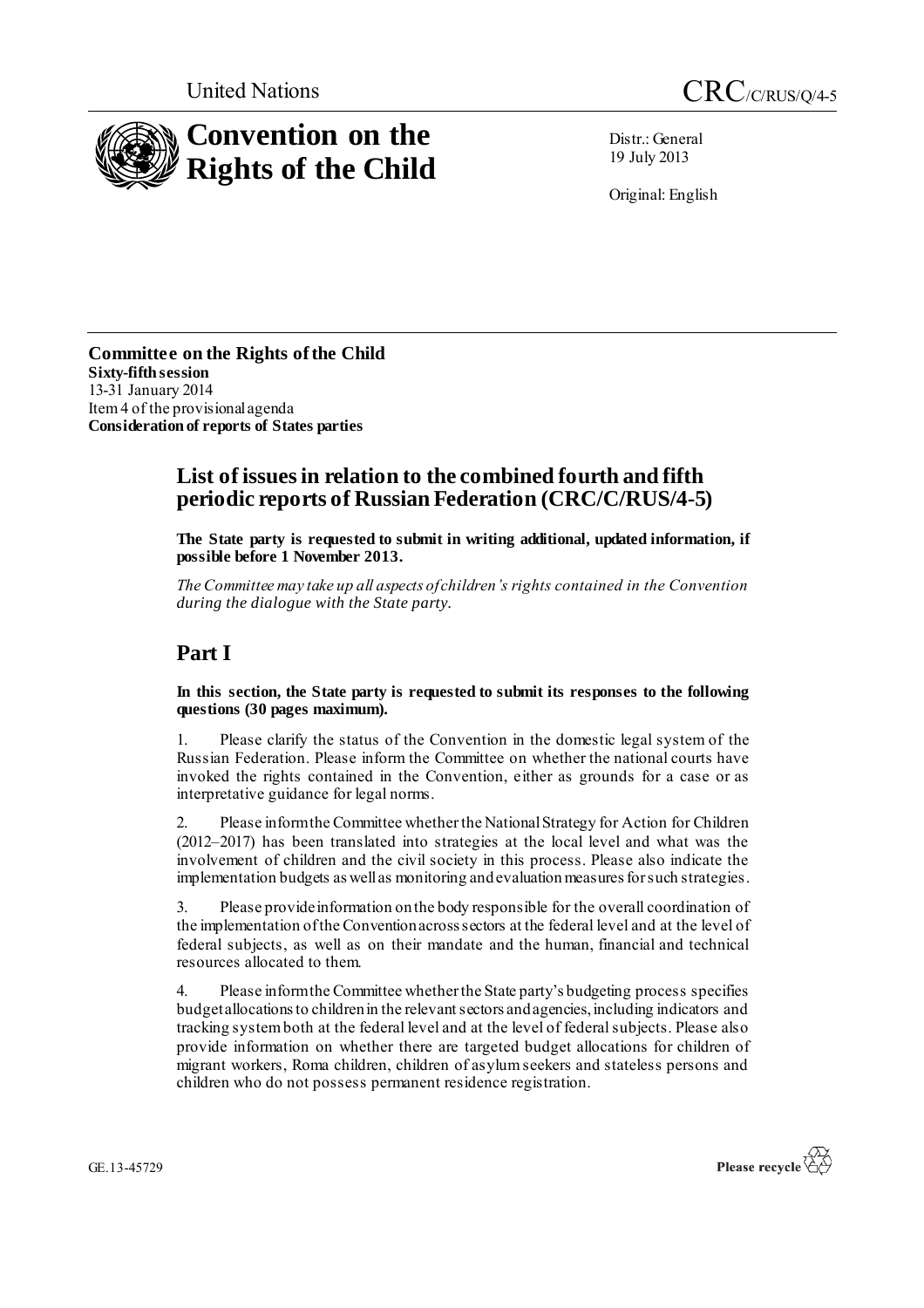5. Please provide information on regulations for businesses, in particular for oilextracting businesses, to ensure that they do not adversely affect the rights of children, in particular children belonging to indigenous groups.

6. Please inform the Committee on laws and other mechanisms put in place by the State party to provide protection from discrimination against children in vulnerable situations, such as children belonging to minority groups, Roma children, children of migrant workers, children of stateless persons, girls in North Caucasus, children who do not possess permanent residence registration and children belonging to the lesbian/gay/transgender/bisexual (LGTB) group. Please provide information, in particular on the measures taken to fight and prevent xenophobia and hate crimes.

7. Please provide information on the effectiveness of the measures taken to prevent sexual abuse and sexual violence against children and to provide rehabilitation services for victims of such offences.

8. In light of the reports that large numbers of children are forcibly separated from their parents, please clarify what are the criteria and guidelines established for Guardianship and Tutorship bodies and the prosecutor's office in order to initiate such cases. Please also clarify how the State party interprets the "occurrence of difficult circumstances" under article 73 of the Family Code used as a basis for separation of children from their parents.

9. Please clarify the Government's position on the "anti-juvenile" campaign, which reportedly prioritizes the rights of parents over the rights of children and the collaboration of the campaign with the Russian Orthodox Church.

10. Please inform the Committee on the status of the Draft Law on Public Inspections of Children's Institutions. Please also clarify which body is responsible for the review of placements in care institutions.

11. Please provide information on the measures taken by the State party to address the widespread abuse of children in care institutions and foster families as well as the type of assistance given to child victims and the follow-up provided.

12. Please indicate the number of children who have been adopted both nationally and internationally since the adoption of the "Dima Yakovlev" Act in December 2012 prohibiting adoptions of Russian children in the United States of America. Please also inform to what extent this has affected the adoption prospective of children with disabilities who are deprived of family environment. In this regard, please indicate the number of children with disabilities adopted before and after the entry into force of this law.

13. Please provide information on the process and timeline for adoption of the Draft Law on the Foundations of Social Service in the Russian Federation. Please also inform the Committee on the measures taken to prevent widespread and systematic institutionalization of children with disabilities. Please also specify the criteria for their placement in institutions and screening methods used to determine the level of their disability. Please indicate the types of assistance and support provided to families with children with disabilities and criteria for eligibility to such assistance and support.

14. Please explain the concept of inclusive education mentioned in the Law on Education of January 2013 as well as the human, technical and financial resources provided for its implementation.

15. In light of the increasing rate of morbidity among adolescent children, please inform the Committee on the measures taken to identify the root causes of increase in illnesses, especially among children in vulnerable situations, such as children deprived of family environment.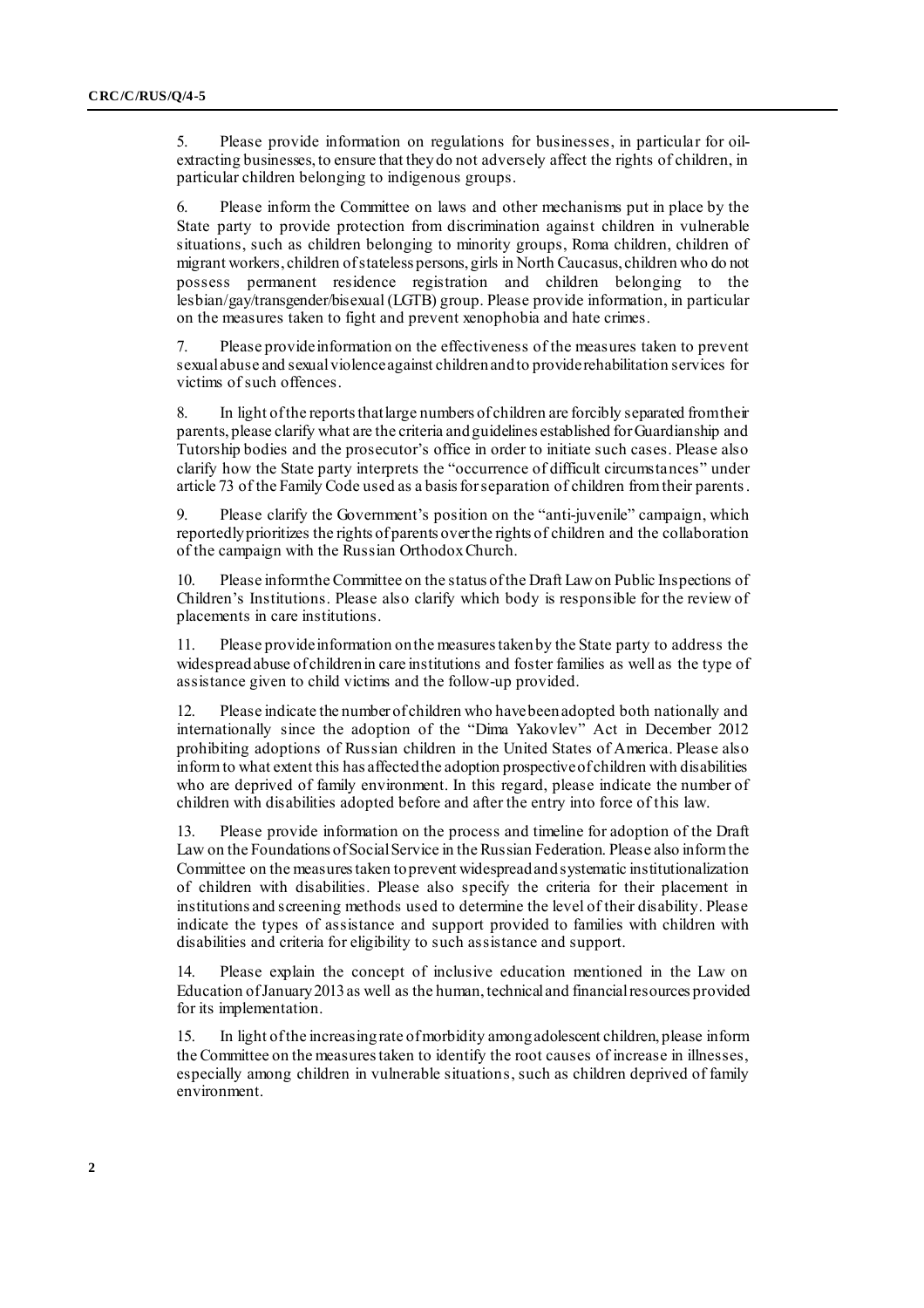16. Please inform the Committee on the measures taken to prevent drug and alcohol abuse among children as well as to identify the root causes of increasing numbers of child suicides.

17. Please clarify whether the best interests of the child are taken into account as a primary consideration in decisions concerning housing after the divorce of parents,which is regulated in article 292 of the Civil Code and article 31 of the Housing Code. Please also inform the Committee on the measures taken to provide children of migrant workers and Roma children with access to adequate housing, including safe water and adequate sanitation, as well as access to public medical services.

18. Please explain the extensive segregation of Roma children in "Roma classes" and poor quality of teaching in such classes, and inform the Committee on the measures taken to provide access to Roma children to regular schools and classes. Please also inform the Committee on the measures taken to abolish administrative barriers for the enrolment of children of migrant workers and asylum seeking children into regular schools.

19. Please inform the Committee on the steps taken to extend the juvenile justice programme to all regions of the Russian Federation. Please provide information about the timeline established for the adoption of laws establishing juvenile courts.

### **Part II**

**In this section the Committee invites the State party to briefly (three pages maximum) update the information presented in its report with regard to:**

- (a) New bills or laws, and their respective regulations;
- (b) New institutions (and their mandates) or institutional reforms;

(c) Recently introduced policies, programmes and action plans and their scope and financing;

(d) Recent ratifications of human rights instruments.

## **Part III**

#### **Data, statistics and other information, if available**

1. Please providedata disaggregated by age, sex, socioeconomic background, ethnic origin and geographical location covering 2010, 2011 and 2012 on the number of:

(a) Cases of abuse and violence against children, including all forms of corporal punishment, especially in care institutions and foster families, as well as prosecution of the perpetrators and the sentences handed down in the State party;

(b) Investigations of cases of sexual abuse and violence against children, and on prosecutions and penalties to perpetrators, and redress and compensation offered to the victims;

(c) Children working in the informal sector and children in street situations;

(d) Cases of investigation, prosecution and punishment of law enforcement officials involved in illegal detention, abuse and maltreatment of children which occurred during their arrest and detention;